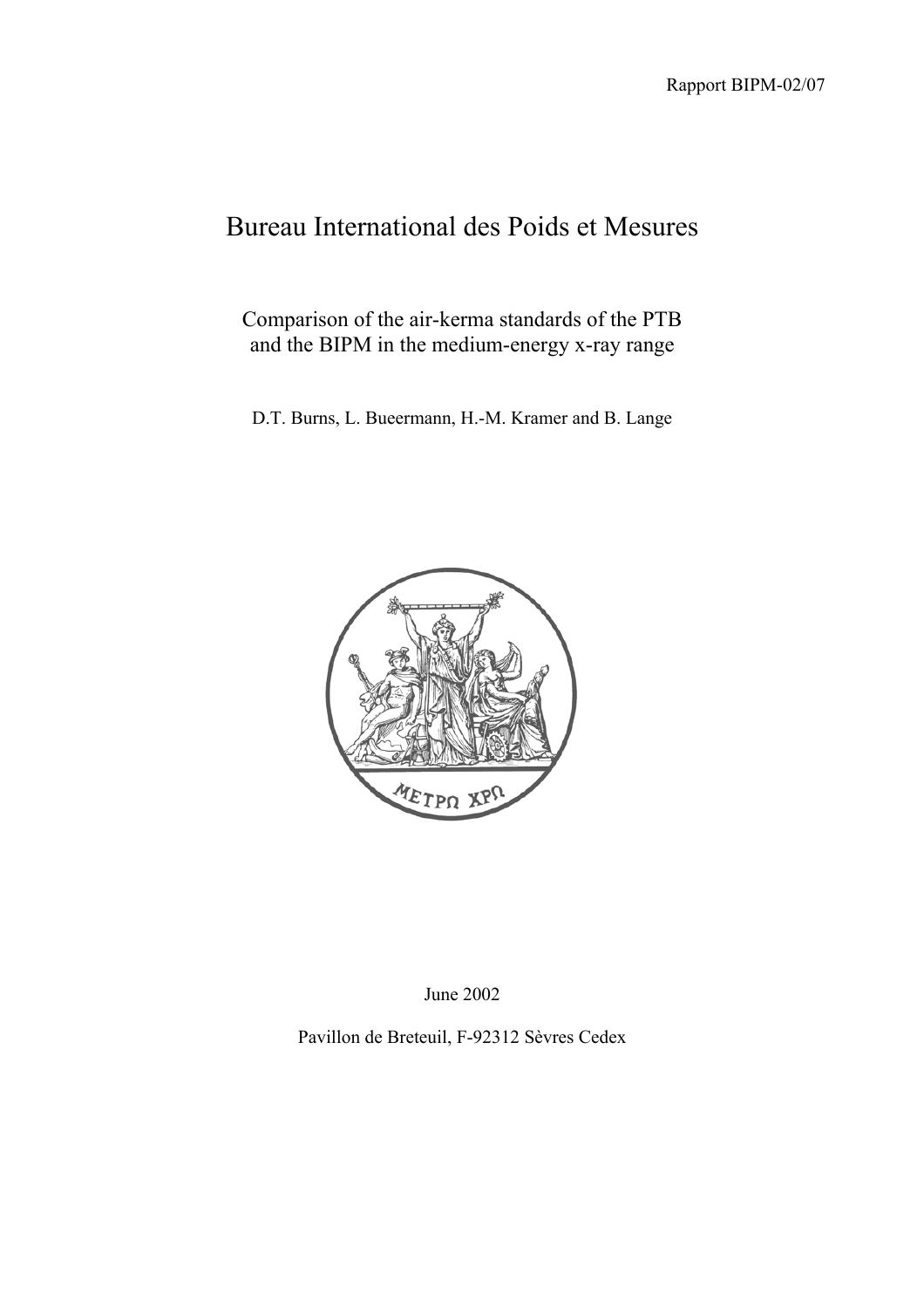# **Comparison of the air-kerma standards of the PTB and the BIPM in the medium-energy x-ray range**

D.T. Burns, L. Bueermann\*, H-M Kramer\* and B. Lange\*

Bureau International des Poids et Mesures, F-92312 Sèvres Cedex \*Physikalisch-Technische Bundesanstalt, Braunschweig, Germany

**Abstract** An indirect comparison has been made between the airkerma standards of the PTB and the BIPM in the medium-energy xray range. The results show the standards to be in general agreement at the level of the stated standard uncertainty, although the result for the 100 kV radiation quality differs significantly from that for the other qualities.

#### **1. Introduction**

An indirect comparison has been made between the air-kerma standards of the Physikalisch-Technische Bundesanstalt (PTB), Germany, and the Bureau International des Poids et Mesures (BIPM) in the x-ray range from 100 kV to 250 kV. Two spherical cavity ionization chambers were used as transfer instruments. The measurements at the BIPM took place in March 1999 and those at the PTB in February 1999, using the reference conditions recommended by the CCRI [1].

#### **2. Determination of the air-kerma rate**

For a free-air ionization chamber standard with measuring volume *V*, the air-kerma rate is determined by the relation

$$
\dot{K} = \frac{I}{\rho_{\text{air}} V} \frac{W_{\text{air}}}{e} \frac{1}{1 - g_{\text{air}}} \prod_{i} k_{i}
$$
\n(1)

where  $\rho_{\text{air}}$  is the density of air under reference conditions, *I* is the ionization current under the same conditions,  $W_{air}$  is the mean energy expended by an electron of charge *e* to produce an ion pair in air, *g*air is the mean fraction of the initial electron energy lost by bremsstrahlung production in air, and  $\Pi$   $k_i$  is the product of the correction factors to be applied to the standard.

The values used for the physical constants  $\rho_{air}$  and  $W_{air}/e$  are given in Table 1. For use with this dry-air value for  $\rho_{air}$ , the ionization current *I* must be corrected for humidity and for the difference between the density of the air of the measuring volume at the time of measurement and the value given in the table<sup>1</sup>.

#### **3. Details of the standards**

 $\overline{a}$ 

The free-air chamber standard of the BIPM is of the conventional parallel-plate design, whereas the PTB Faßkammer standard has a cylindrical geometry in which the inner collector rod and the outer electrode are concentric and the entrance aperture is displaced from the axis of cylindrical symmetry by 4.5 cm. This latter design requires the use of an additional correction factor,  $k_{sh}$ , to account for the shadow effect of the central electrode. For both chamber types the measuring

<sup>&</sup>lt;sup>1</sup> For an air temperature  $T \sim 293$  K, air pressure *P* and relative humidity  $\sim 50$  % in the measuring volume, this involves a temperature correction  $T/T_0$ , a pressure correction  $P_0/P$ , a humidity correction  $k_h = 0.9980$ , and the factor 1.0002 to account for the change in the compressibility of dry air between  $T \sim 293$  K and  $T_0 = 273.15$  K.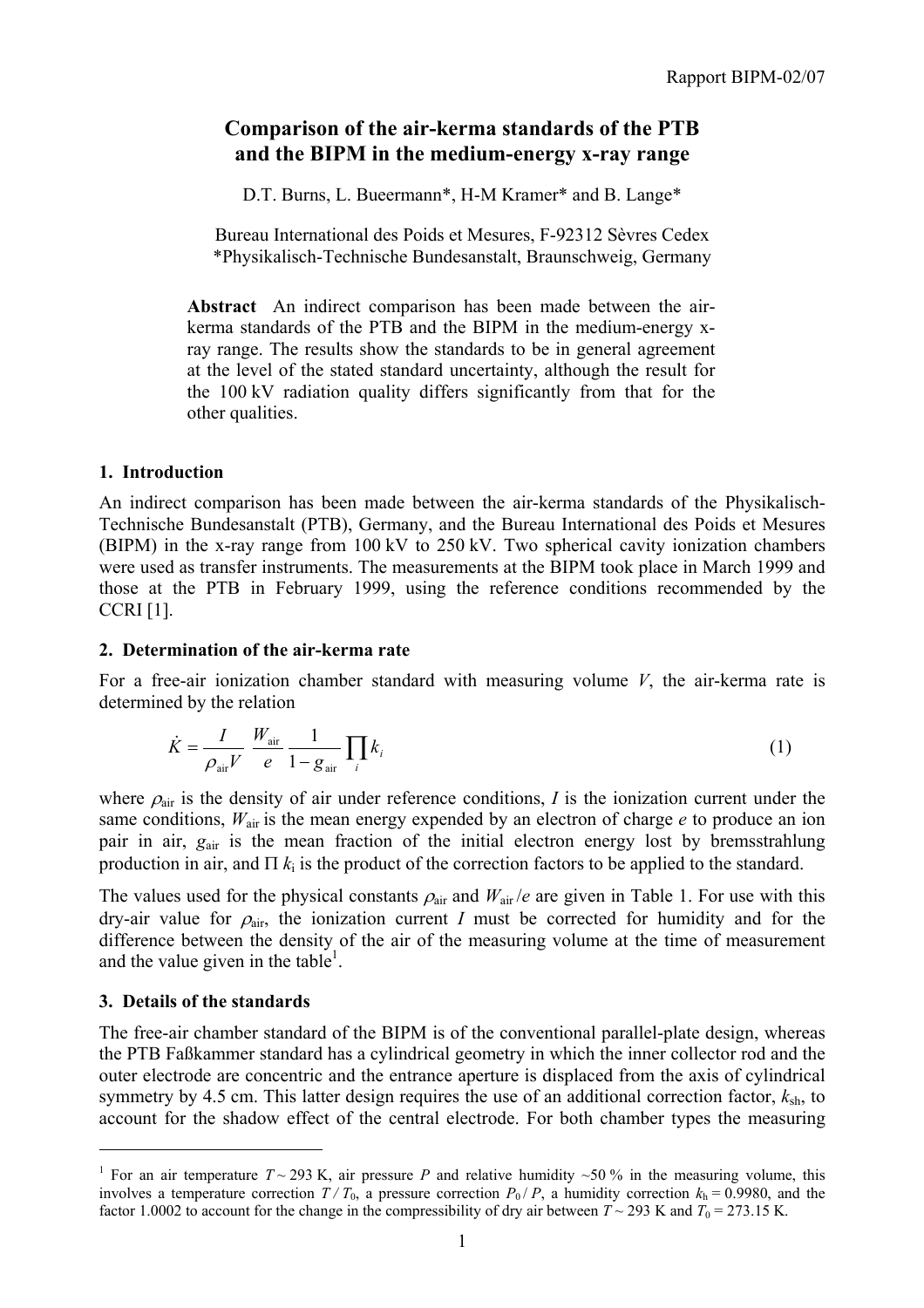volume  $V$  is defined by the diameter of the defining aperture and the length of the collecting region. The BIPM air-kerma standard is described in [2]. Details of the PTB "Faßkammer" standard, which has not previously been compared with the BIPM standard, are given in [3]. Although an indirect comparison between the BIPM and the PTB was carried out in 1975, the standard used by the PTB at that time differs from the present standard. The main dimensions, the measuring volume and the polarizing voltage for each standard are shown in Table 2.

| Constant                   | Value                     | $u_i$  |
|----------------------------|---------------------------|--------|
| $\mathit{O}_{\rm air}{}^*$ | 1.2930 kg m <sup>-3</sup> | 0.0001 |
| $W_{\rm air}$ / $e$        | 33.97 J $C^{-1}$          | 0.0015 |

**Table 1. Physical constants used in the determination of the air-kerma rate**

 $\dagger u_i$  is the relative standard uncertainty.

 $\ddagger$  Density of dry air at  $T_0 = 273.15$  K and  $P_0 = 101$  325 Pa.

| Standard                  | <b>BIPM</b> | <b>PTB</b>         |
|---------------------------|-------------|--------------------|
| Aperture diameter / cm    | 0.9939      | 2.0009             |
| Air path length $/$ cm    | 28.15       | 48.1               |
| Collecting length / cm    | 6.0004      | 20.0015            |
| Electrode separation / cm | 18.0        | $19.65^{\text{t}}$ |
| Collector width / cm      | 20.0        | $0.7^{\ddagger}$   |
| Measuring volume / $cm3$  | 4.6554      | 62.8931            |
| Polarizing voltage / V    | 4000        | 3000               |

**Table 2. Main characteristics of the standards**

† The difference in radius between the outer electrode (20 cm) and the collector rod. **‡** The diameter of the collector rod.

#### **4. The transfer instruments**

#### *4.1 Determination of the calibration coefficient for a transfer instrument*

The air-kerma calibration coefficient  $N_K$  for a transfer instrument is given by the relation

$$
N_K = \frac{\dot{K}}{I_{\text{tr}}} \tag{2}
$$

where  $\dot{K}$  is the air-kerma rate determined by the standard using (1) and  $I_{tr}$  is the ionization current measured by the transfer instrument and the associated current-measuring system. The current *I*tr is corrected to the standard conditions of air temperature, pressure and relative humidity chosen for the comparison ( $T = 293.15$  K,  $P = 101325$  Pa and  $h = 50\%$ ).

To derive a comparison result from the calibration coefficients  $N_{K,BIPM}$  and  $N_{K,NM}$  measured, respectively, at the BIPM and at a national measurement institute (NMI), differences in the radiation qualities must be taken into account. Normally, each quality used for the comparison has the same generating potential at each institute, but the half-value layers (HVLs) may differ.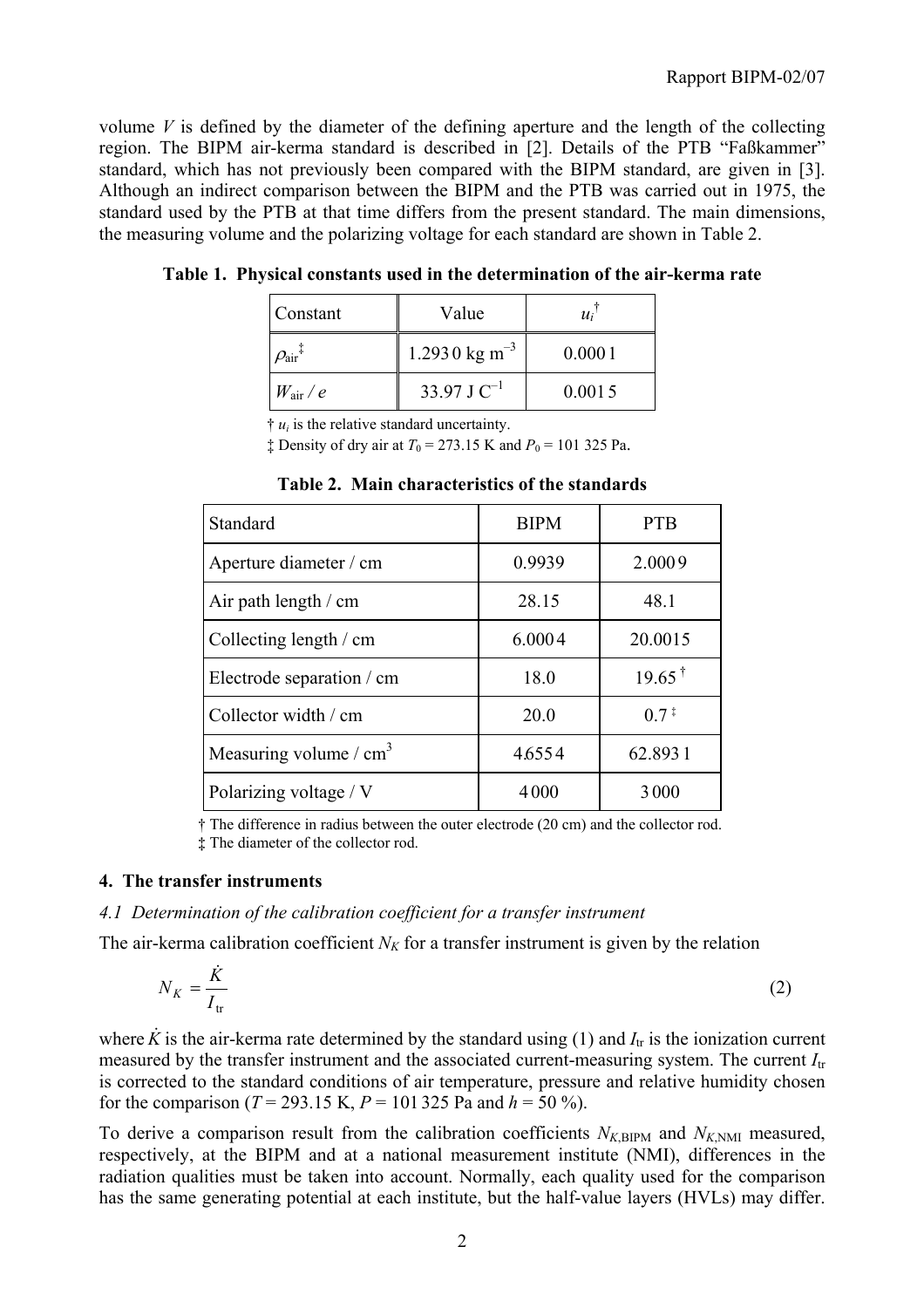A radiation quality correction factor  $k<sub>Q</sub>$  is derived for each comparison quality  $Q$ . This corrects the calibration coefficient  $N_{K,NM}$  determined at the NMI into one which applies at the 'equivalent' BIPM quality and is derived by interpolation of the  $N_{K,NMI}$  values in terms of log(HVL). The comparison result at each quality is then taken as

$$
R_{K,\text{NMI}} = \frac{k_{\text{Q}} N_{K,\text{NMI}}}{N_{K,\text{BIPM}}}.
$$
\n(3)

In practice, the half-value layers normally differ by only a small amount and  $k<sub>O</sub>$  is close to unity.

#### *4.2 Details of the transfer instruments*

Two spherical cavity ionization chambers belonging to the PTB were used as transfer instruments for the comparison. Their main characteristics are given in Table 3. The reference point for each chamber was taken to be at the centre of the sphere. Each chamber was oriented so that the line marked on the chamber stem was facing towards the source.

| Chamber<br>type        | Exradin A3       | Exradin A4       |
|------------------------|------------------|------------------|
| Serial number          | 169              | 224              |
| Geometry               | spherical        | spherical        |
| External diameter / cm | 1.900            | 3.842            |
| Wall material          | C <sub>552</sub> | C <sub>552</sub> |
| Wall thickness / cm    | 0.025            | 0.05             |
| Nominal volume $/cm3$  | 3.6              | 30               |
| Polarizing voltage / V | $+500$           | $+500$           |

**Table 3. Main characteristics of the transfer chambers**

## **5. Calibration at the BIPM**

#### *5.1 BIPM irradiation facility and reference radiation qualities*

The BIPM medium-energy x-ray laboratory houses a constant-potential generator and a tungsten-anode x-ray tube with an inherent filtration of 2.3 mm aluminium. Both the generating potential and the tube current are stabilized using feedback systems constructed at the BIPM; this results in a very high stability and obviates the need for a transmission current monitor. The radiation qualities used in the range from 100 kV to 250 kV are those recommended by the CCRI [1] and are given in Table 4.

The irradiation area is temperature-controlled at around 20 °C and is stable over the duration of a calibration to better than 0.1 °C. Two thermistors, calibrated to a few mK, measure the temperature of the ambient air and the air inside the BIPM standard (which is controlled around 25 °C). Air pressure is measured by means of a calibrated barometer positioned at the height of the beam axis. All ionization current measurements are corrected for air temperature and pressure. The relative humidity is controlled within the range 47 % to 53 % and consequently no humidity correction is applied to the current measured using transfer instruments.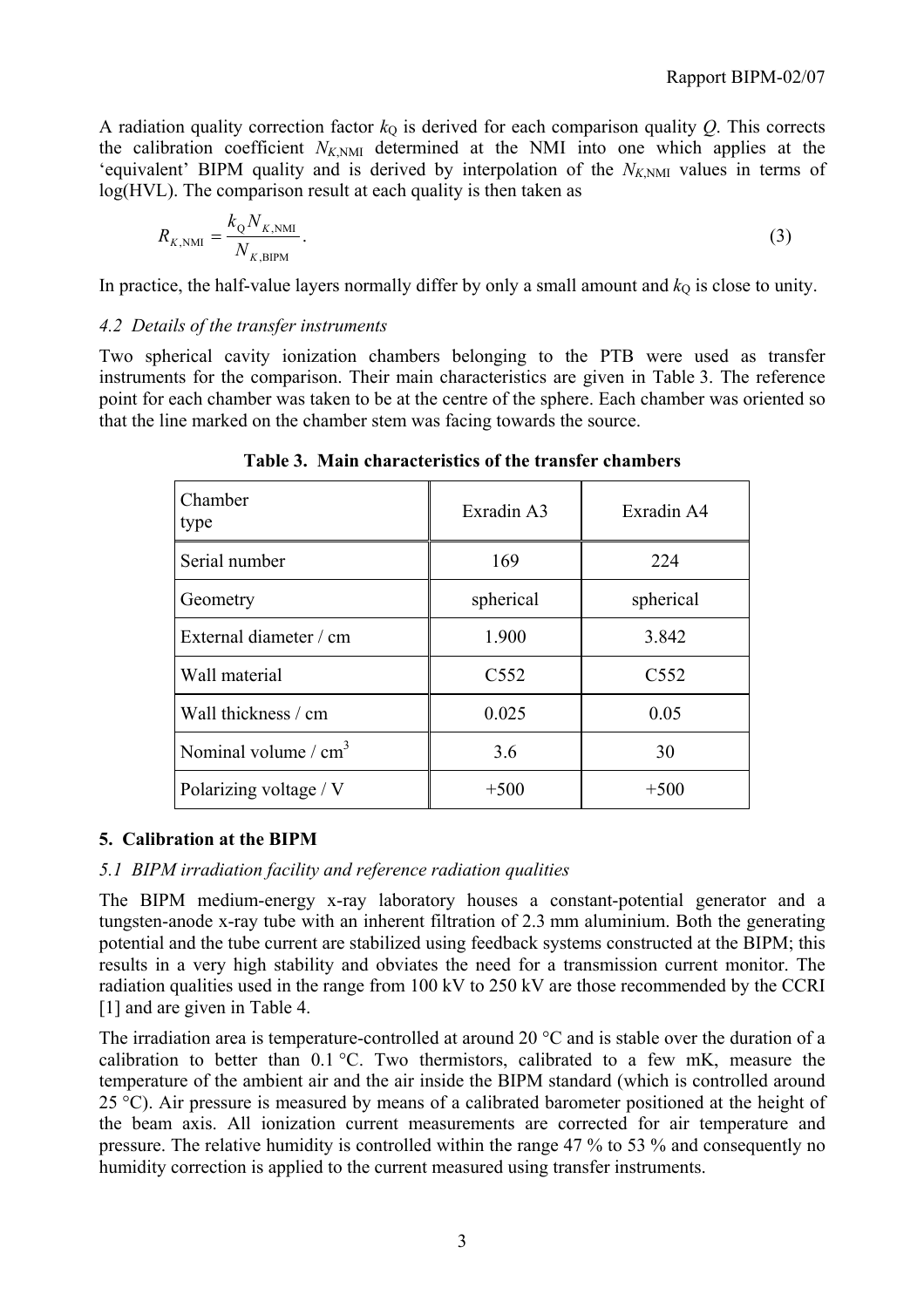| Generating potential / kV                           | 100    | 135    | 180    | 250    |
|-----------------------------------------------------|--------|--------|--------|--------|
| Additional Al filtration / mm                       | 1.2032 |        |        |        |
| Additional Cu filtration / mm                       |        | 0.2321 | 0.4847 | 1.5701 |
| Al HVL / mm                                         | 4.027  |        |        |        |
| Cu HVL / mm                                         | 0.148  | 0.494  | 0.990  | 2.500  |
| $\mu$ <sub>air</sub> <sup>†</sup> / m <sup>-1</sup> | 0.0355 | 0.0235 | 0.0198 | 0.0172 |
| $\dot{K}_{\text{BIPM}}$ / mGy s <sup>-1</sup>       | 0.21   | 0.20   | 0.29   | 0.38   |

**Table 4. Characteristics of the BIPM reference radiation qualities**

† Air-attenuation coefficient at 293.15 K and 100 kPa, measured at the BIPM for an air path length of 270 mm.

## *5.2 BIPM standard and correction factors*

The defining plane of the aperture of the BIPM standard was positioned at 1 200 mm from the radiation source, with a reproducibility of 0.03 mm. The standard was aligned on the beam axis to an estimated uncertainty of 0.1 mm. The beam diameter in the reference plane is 105 mm for all radiation qualities; an off-axis displacement of 0.1 mm changes the measured current by no more than  $0.03\%$  at  $100 \text{ kV}$ .

During the calibration of the transfer chambers, measurements using the BIPM standard were made at both polarities to correct for any polarity effect in the standard. The measured difference was typically  $3 \times 10^{-4}$  in relative value. The leakage current for the BIPM standard, relative to the ionization current, was measured to be around  $1 \times 10^{-4}$ .

The correction factors applied to the ionization current measured at each radiation quality using the BIPM standard, together with their associated uncertainties, are given in Table 5.

| Generating potential / kV        | 100    | 135    | 180    | 250    | $u_{iA}$ | $u_{iB}$ |
|----------------------------------|--------|--------|--------|--------|----------|----------|
| Air attenuation $k_a^{\dagger}$  | 1.0100 | 1.0066 | 1.0056 | 1.0049 | 0.0003   | 0.0001   |
| Scattered radiation $k_{\rm sc}$ | 0.9948 | 0.9962 | 0.9967 | 0.9969 |          | 0.0007   |
| Electron loss $k_e$              | 1.0000 | 1.0023 | 1.0052 | 1.0078 |          | 0.0010   |
| Ion recombination $k_s$          | 1.0005 | 1.0005 | 1.0005 | 1.0005 | 0.0002   | 0.0001   |
| Field distortion $k_d$           | 1.0000 | 1.0000 | 1.0000 | 1.0000 |          | 0.0007   |
| Aperture edge transmission $k_1$ | 0.9999 | 0.9998 | 0.9997 | 0.9996 |          | 0.0001   |
| Wall transmission $k_{p}$        | 1.0000 | 1.0000 | 0.9999 | 0.9988 | 0.0001   |          |
| Humidity $k_h$                   | 0.9980 | 0.9980 | 0.9980 | 0.9980 |          | 0.0003   |
| $1-g_{\text{air}}$               | 0.9999 | 0.9999 | 0.9998 | 0.9997 |          | 0.0001   |

**Table 5. Correction factors for the BIPM standard**

† Nominal values for 293.15 K and 100 kPa; each measurement is corrected using the air density measured at the time.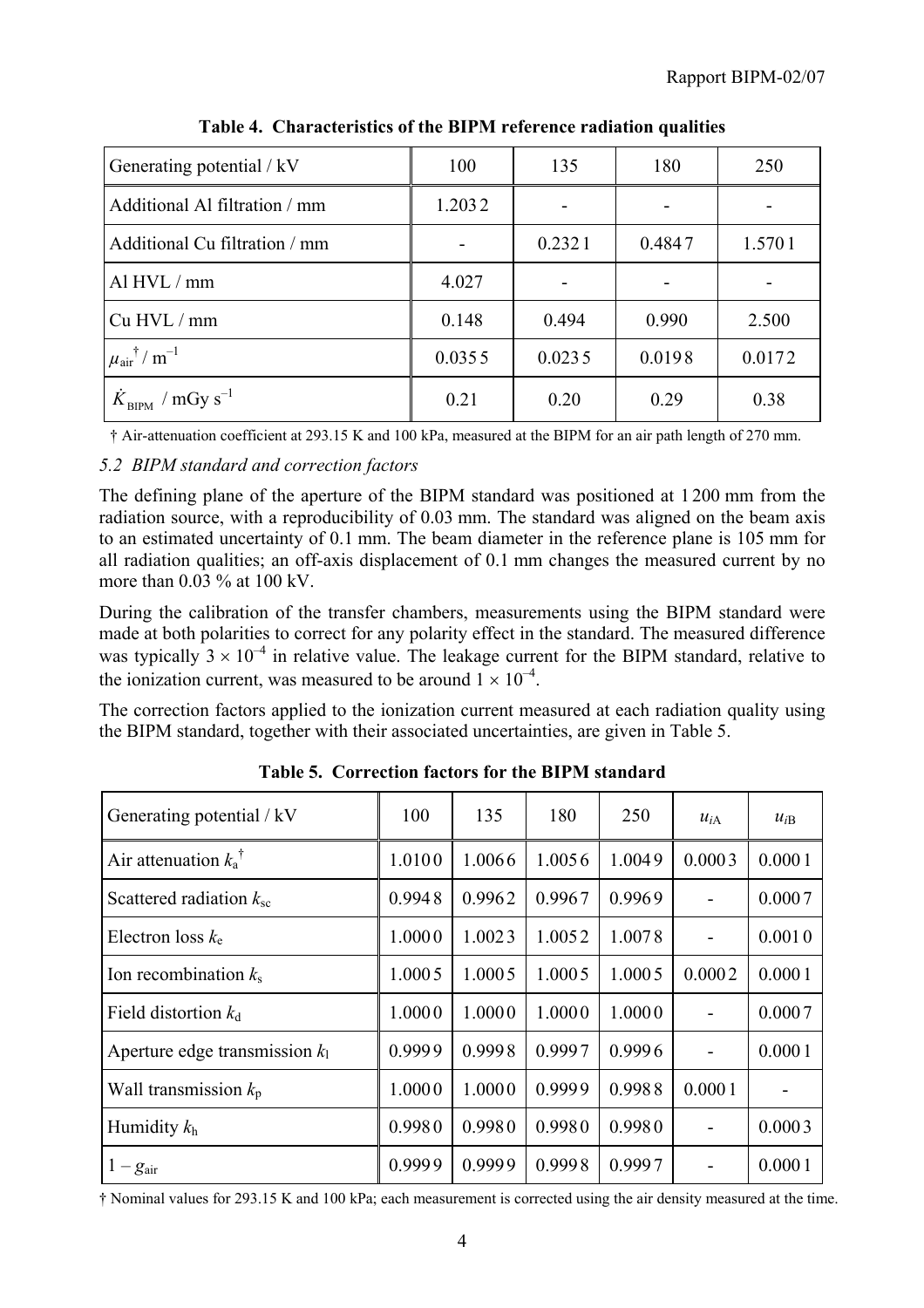The factors  $k_a$  correct for the attenuation of the x-ray fluence along the air path between the reference plane and the centre of the collecting volume. They are evaluated using the measured air-attenuation coefficients  $\mu_{air}$  given in Table 4. In practice, the values used for  $k_a$  take account of the temperature and pressure of the air in the standard. Ionization current measurements (both for the standard and for transfer chambers) are also corrected for changes in air attenuation arising from variations in the temperature and pressure of the ambient air between the radiation source and the reference plane.

## *5.3 Transfer chamber positioning and calibration at the BIPM*

The reference point for each chamber was positioned in the reference plane, with a reproducibility of 0.03 mm. Each transfer chamber was aligned on the beam axis to an estimated uncertainty of 0.1 mm.

The leakage current was measured before and after each series of ionization current measurements and a correction made using the mean value. The relative leakage current for the both transfer chambers was less than  $1 \times 10^{-4}$ .

The relative standard uncertainty of the mean of each of two series of ten measurements at each radiation quality was typically  $1.5 \times 10^{-4}$  for transfer chamber A3. Repeatability was around  $3 \times 10^{-4}$ , except for the two sets at 250 kV which differed by  $1.8 \times 10^{-3}$ . The results for the larger chamber A4 were better, the relative standard uncertainty of a series being typically  $5 \times 10^{-5}$  and the repeatability around  $2 \times 10^{-4}$ . Curiously, the two sets at 250 kV again differed by a much larger amount,  $1.5 \times 10^{-3}$ . Despite the poorer behaviour at 250 kV, the comparison results for this quality are not significantly different from those for the other qualities.

## **6. Calibration at the PTB**

## *6.1 PTB irradiation facility and reference radiation qualities*

The Seifert ISOVOLT 320 converter-type generator at the PTB operates at a frequency of 500 Hz and yields a constant potential in the range from 20 kV and 320 kV, in steps of 0.1 kV. The bipolar, tungsten-anode x-ray tube MB 350/1 has a 7 mm beryllium window and a nominal focal spot size of 16 mm<sup>2</sup>. The high voltage is measured using a calibrated voltage divider and has been checked using a high-purity Ge spectrometer (also used to measure x-ray spectra). Consistency between the two methods of 0.5 kV is obtained. The x-ray output is monitored and normalized using a transmission ionization chamber.

The characteristics of the PTB realization of the CCRI comparison qualities [1] are given in Table 6. These qualities are not used routinely at the PTB and were established in preparation for the present comparison using aluminium and copper filtrations similar to those used at the BIPM. No values for the HVLs are given as these have not yet been measured. However, the airattenuation coefficients measured at the BIPM and at the PTB are in reasonable agreement, from which one can infer that differences in the radiation qualities should have little effect on the comparison results. The  $\mu_{air}$  values given for the PTB in Table 6 and used for the present comparison are calculated and agree with the values measured at the PTB within the stated uncertainty of the attenuation correction.

The irradiation area at the PTB is temperature-controlled at around 20 °C and is stable over the duration of a calibration to better than 0.1 °C. Three thermistors, calibrated with an uncertainty of 20 mK, measure the temperature of the ambient air close to the monitor and transfer chamber, and the air inside the PTB standard. The ambient air pressure is measured using a barometer (Setra capacitance-sensing circuit system) calibrated with an uncertainty of 6 Pa. All ionization current measurements are corrected for air temperature and pressure. There is no air humidity control in the laboratory but the relative humidity cannot exceed 60 %. Variations in the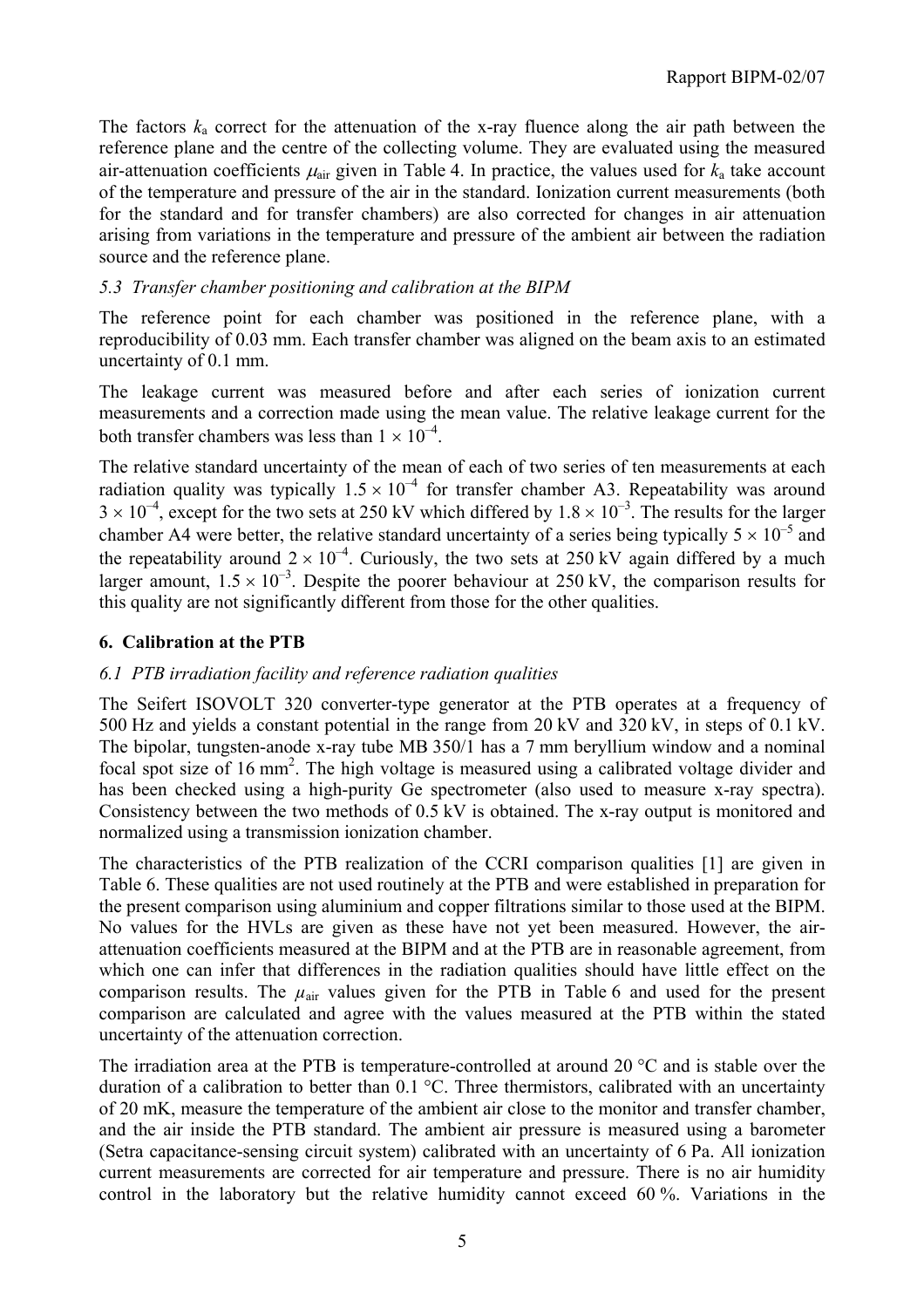humidity are taken into account by a type B relative standard uncertainty of  $4 \times 10^{-4}$  for the PTB standard (Table 7) and similarly for the transfer chamber calibration (Table 9). No humidity correction is applied to the ionization current measured using transfer instruments.

| Generating potential / kV                         | 100    | 135    | 180    | 250    |
|---------------------------------------------------|--------|--------|--------|--------|
| Additional Al filtration / mm                     | 3.506  | 2.302  | 2.302  | 2.302  |
| Additional Cu filtration / mm                     |        | 0.222  | 0.512  | 1.590  |
| $\mu_{\text{air}}$ <sup>†</sup> / m <sup>-1</sup> | 0.0371 | 0.0232 | 0.0197 | 0.0170 |
| $K_{\text{PTB}}$ / mGy s <sup>-1</sup>            | 0.14   | 0.14   | 0.14   | 0.14   |

**Table 6. Characteristics of the PTB reference radiation qualities**

† Calculated air-attenuation coefficient at 293.15 K and 100 kPa.

#### *6.2 PTB standard and correction factors*

The defining plane for the PTB standard was positioned at 1 200 mm from the radiation source, with a reproducibility of 0.05 mm. The standard was aligned on the beam axis to an estimated uncertainty of 0.1 mm. The beam diameter in the reference plane is 115 mm for all radiation qualities. Beam homogeneity is measured using the PTB standard and a series of apertures with diameters in the range from 8 mm to 30 mm. The ionization current per unit aperture area remains constant to within  $1 \times 10^{-3}$  in relative value.

During the calibration of the transfer chambers, measurements using the PTB standard were made at a single polarity. The polarity correction in the standard was measured previously and is within  $5 \times 10^{-4}$  of unity. The relative leakage current was measured to be less than  $2 \times 10^{-4}$ .

The correction factors applied to the ionization current measured at each radiation quality using the PTB standard, together with their associated uncertainties, are given in Table 7. The correction factor  $k_a$  is evaluated using the air-attenuation coefficients  $\mu_{air}$  given in Table 6. In practice, the values used for *k*a take account of the temperature and pressure of the air in the standard at the time of the measurements.

Two differences in the PTB and BIPM correction factors are noted. The PTB standard involves the correction factor  $k_{sh}$  for the shadow effect of the central collector in the cylindrical free-air chamber design. The PTB correction factor for ionization gain  $k_{\rm sc}$  includes not only the effect of scattered photons, but also that of fluorescence photons. The effect of fluorescence photons in the BIPM chamber is discussed in Section 9.

## *6.3 Transfer chamber positioning and calibration at the PTB*

The reference point for each transfer chamber was positioned at the reference distance, with a reproducibility of 0.1 mm. Alignment on the beam axis was to an estimated uncertainty of 0.2 mm.

The leakage current was measured before and after each series of ionization current measurements and a correction made using the mean value. The relative leakage current for each transfer chamber was less than  $1 \times 10^{-4}$ . The relative standard uncertainty of the mean of three series of five measurements at each radiation quality was typically  $3 \times 10^{-4}$  for transfer chamber A3 and  $7 \times 10^{-5}$  for chamber A4.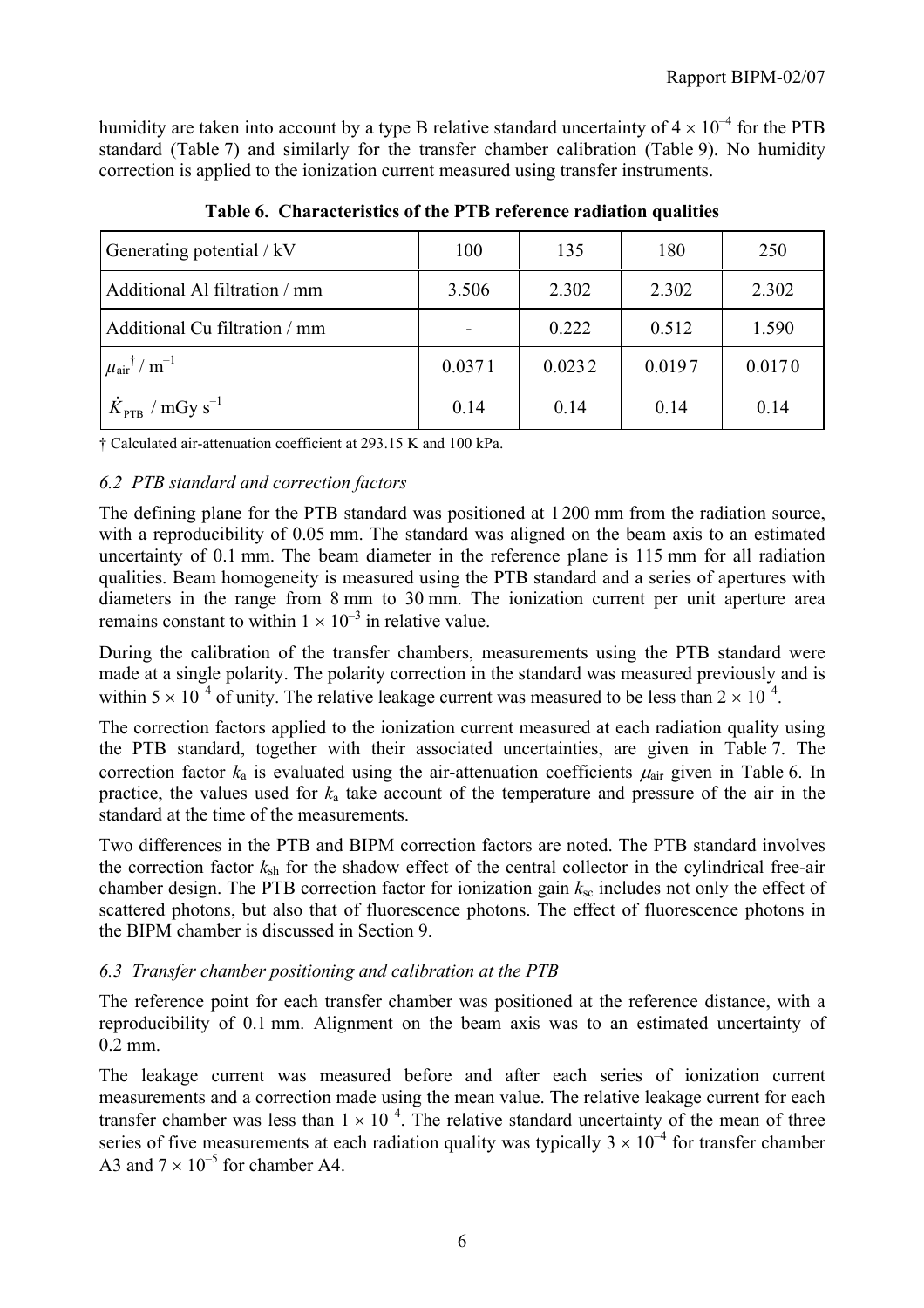| Generating potential / kV                 | 100    | 135    | 180    | 250    | $u_{iA}$ | $u_{iB}$ |
|-------------------------------------------|--------|--------|--------|--------|----------|----------|
| Air attenuation $k_a^{\dagger}$           | 1.0180 | 1.0112 | 1.0095 | 1.0082 |          | 0.0010   |
| Ionization gain $k_{\rm sc}$ <sup>§</sup> | 0.9915 | 0.9936 | 0.9947 | 0.9958 |          | 0.0005   |
| Electron loss $k_e$                       | 1.0000 | 1.0000 | 1.0004 | 1.0019 |          | 0.0005   |
| Ion recombination $k_s$                   | 1.0017 | 1.0018 | 1.0018 | 1.0018 | 0.0005   |          |
| Field distortion $k_d$                    | 1.0000 | 1.0000 | 1.0000 | 1.0000 |          | 0.0010   |
| Polarity effect $k_{pol}$                 | 1.0000 | 1.0000 | 1.0000 | 1.0000 | 0.0005   |          |
| Shadow effect, $k_{\rm sh}$               | 1.0009 | 1.0020 | 1.0023 | 1.0032 |          | 0.0005   |
| Aperture edge transmission $k_1$          | 1.0000 | 1.0000 | 0.9999 | 0.9994 |          | 0.0005   |
| Wall transmission $k_p$                   | 1.0000 | 1.0000 | 1.0000 | 1.0000 | 0.0005   |          |
| Humidity $k_h$                            | 0.9980 | 0.9980 | 0.9980 | 0.9980 |          | 0.0004   |
| $1-g_{\text{air}}$                        | 0.9999 | 0.9999 | 0.9998 | 0.9997 |          |          |

**Table 7. Correction factors for the PTB Faßkammer standard** †

† Component uncertainties below 0.0002 have been neglected.

‡ Nominal values for 293.15 K and 100 kPa; each measurement is corrected using the air density measured at the time.

§ This corrects for the re-absorption of scattered radiation and of fluorescence photons.

#### **7. Additional corrections to transfer chamber measurements**

#### *7.1 Ion recombination, polarity and beam non-uniformity*

As can be seen from Tables 4 and 6, the air-kerma rates at the PTB are lower than those at the BIPM, by almost a factor of three at 250 kV. At the time of the comparison, a volume recombination correction based on Boag [4] was applied to both transfer chambers at both institutes. However, in doing so the comparison results for the larger chamber A4 showed a systematic effect which implied an overestimate of the effect of volume recombination.

Subsequently, measurements were made at the PTB using both chambers over the range from 0.06 mGy s<sup>-1</sup> to 1.1 mGy s<sup>-1</sup> which should, following Boag [4], result in a relative change in the volume recombination correction for chamber A4 of  $1.4 \times 10^{-2}$ . However, the calibration coefficients were found to be independent of the air-kerma rate at the level of  $3 \times 10^{-4}$  in relative value. Consequently, all recombination corrections  $k_{s,tr}$  for the transfer chambers have been removed. There is no explanation for the disagreement noted above for chamber A4 and a relative uncertainty in the comparison results of  $1 \times 10^{-3}$  is included for this chamber.

Each transfer chamber was used with the same polarity at each institute and so no corrections  $k_{\text{pol tr}}$  are applied for polarity effects in the transfer chambers. The relative standard uncertainty introduced by this simplified approach is taken to be  $1 \times 10^{-4}$ .

No correction  $k_{\text{rn,tr}}$  is applied at either institute for the radial non-uniformity of the radiation field. For the small transfer chamber A3 the effect of beam non-uniformities on the comparison results should be less than  $1 \times 10^{-4}$  in relative value. For the larger chamber A4, the relative uncertainty is estimated to be  $1 \times 10^{-3}$  at both the BIPM and the PTB. In this context, the PTB normally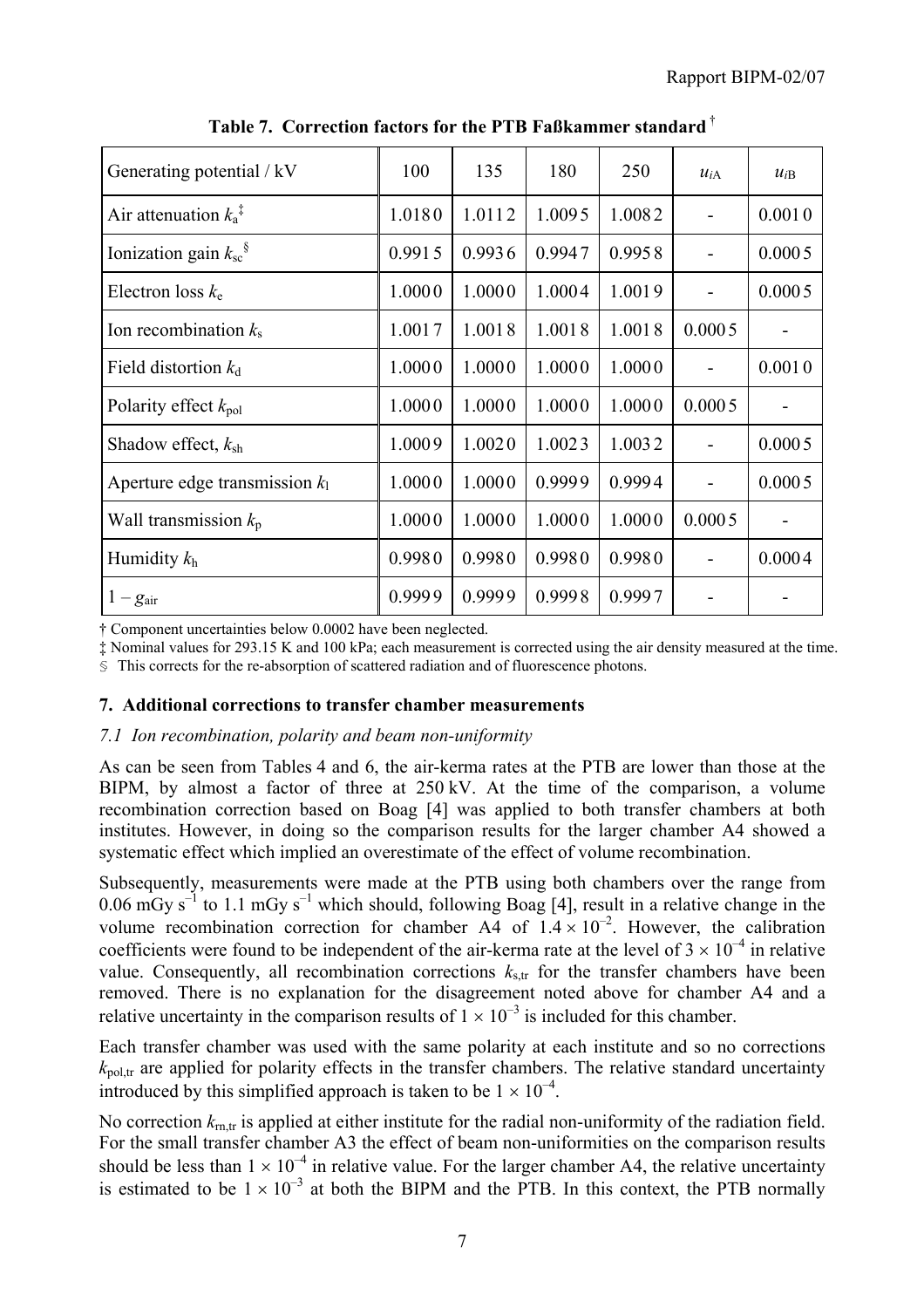applies a correction for the effect of stray radiation on transfer chamber response. Given that the field sizes were reasonably matched, no such correction was applied.

## *7.2 Radiation quality correction factors kQ*

As noted in Section 4.1, slight differences in radiation qualities may require a correction factor  $k<sub>0</sub>$ . As discussed in Section 6.1, the radiation qualities at the BIPM and at the PTB are reasonably matched and so the correction factor  $k_0$  is taken to be unity for all qualities. From the variation in the calibration factor with  $\mu_{air}$  and the differences in the  $\mu_{air}$  values for the BIPM and the PTB (Tables 4 and 6), the standard uncertainty of this value for  $k_0$  is estimated to be  $8 \times 10^{-4}$ .

## **8. Uncertainties**

The uncertainties associated with the primary standards are listed in Table 8, those for the transfer chamber calibrations in Table 9 and those for the comparison results in Table 10. The relative combined standard uncertainty  $u_c$  of the comparison result  $R_{K,PTB}$  takes into account correlations in the type B uncertainties associated with the physical constants.

| Standard                      |                      | <b>BIPM</b> | $PTB^{\dagger}$ |          |  |
|-------------------------------|----------------------|-------------|-----------------|----------|--|
| Relative standard uncertainty | $u_{iA}$<br>$u_{iB}$ |             | $u_{iA}$        | $u_{iB}$ |  |
| Ionization current            | 0.0003               | 0.0002      | 0.0008          |          |  |
| Volume                        | 0.0001               | 0.0005      | 0.0004          |          |  |
| Positioning                   | 0.0001               | 0.0001      |                 |          |  |
| Correction factors            | 0.0004               | 0.0015      | 0.0009          | 0.0018   |  |
| Physical constants            |                      | 0.0015      |                 | 0.0015   |  |
|                               | 0.0005               | 0.0022      | 0.0013          | 0.0023   |  |

**Table 8. Uncertainties associated with the standards**

† Component uncertainties below 0.0002 have been neglected.

## **9. Results and discussion**

The calibration coefficients determined at the BIPM and at the PTB are given in Table 11. No systematic changes are observed in the calibration coefficients determined at the PTB before and after the calibrations at the BIPM. For transfer chamber A3, the pre- and post-comparison calibrations at the PTB agree at a level which is significantly better than one would expect from the uncertainties associated with chamber positioning and ionization current measurements. For transfer chamber A4, differences between the pre- and post-calibrations are larger at 100 kV and 250 kV and are more consistent with the uncertainties.

Table 12 gives the comparison results for each transfer chamber and, in bold, the unweighted mean values. For the 135 kV, 180 kV and 250 kV radiation qualities, the results for each chamber show a standard deviation of around 0.000 5, which is reasonably consistent with the reproducibility of chamber positioning and ionization current measurements. No trend with radiation quality is evident and no significant difference is observed in the results for the two transfer chambers. The overall mean result for these three qualities, 0.996 4, differs from unity by around one combined standard uncertainty  $(u<sub>c</sub>$  of Table 10).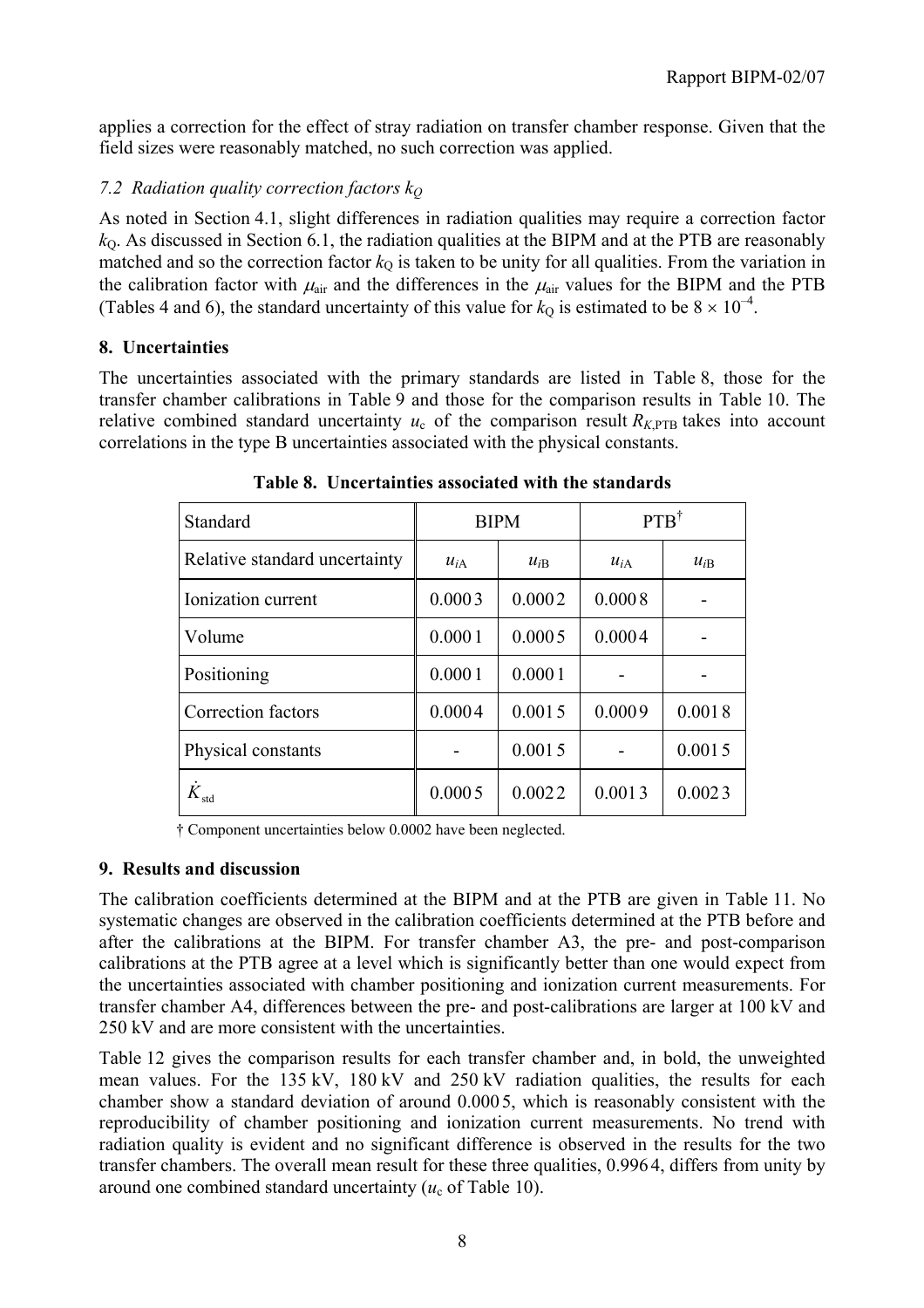However, the result for the 100 kV quality is significantly higher for each of the transfer standards. To date, no explanation has been found for this difference. Nevertheless, the agreement between the two standards at 100 kV is well within the comparison uncertainty.

| Institute                                             |          | <b>BIPM</b> | $PTB^{\dagger}$ |          |
|-------------------------------------------------------|----------|-------------|-----------------|----------|
| Relative standard uncertainty                         | $u_{iA}$ | $u_{iB}$    |                 | $u_{iB}$ |
| $\dot{K}_{\rm std}$                                   | 0.0005   | 0.0022      | 0.0013          | 0.0023   |
| Positioning of transfer chamber                       | 0.0001   | 0.0001      | 0.0002          |          |
| $I_{tr}$                                              | 0.0003   | 0.0002      | 0.0005          |          |
| Humidity $k_h$                                        |          |             |                 | 0.0004   |
| Radial non-uniformity $k_{\text{rn,tr}}$ <sup>7</sup> |          | 0.0001      |                 |          |
| $N_{K,\rm std}$                                       | 0.0006   | 0.0022      | 0.0014          | 0.0023   |

**Table 9. Uncertainties associated with the calibration of the transfer chambers**

† Component uncertainties below 0.0002 have been neglected.

 $\ddagger$  Values for chamber A3. For the larger chamber A4, the  $u_{iB}$  value is 0.0010 at each laboratory.

**Table 10. Uncertainties associated with the comparison results**

| Relative standard uncertainty  | $u_{iA}$       | $u_{iB}$              |  |
|--------------------------------|----------------|-----------------------|--|
| $N_{K,\rm PTB}/N_{K,\rm BIPM}$ | 0.0015         | $0.0024$ <sup>†</sup> |  |
| $k_{\rm s,tr}$                 |                | $0.0002^{\ddagger}$   |  |
| $k_{\text{pol,tr}}$            |                | 0.0001                |  |
| $k_{\rm Q}$                    |                | 0.0008                |  |
|                                | 0.0015         | 0.0025                |  |
| $R_{K,\mathrm{PTB}}$           | $u_c = 0.0030$ |                       |  |

† Takes account of correlations in type B uncertainties.

‡ Value for chamber A3. For chamber A4, the value is 0.001 0.

As noted in Section 6.2, the correction factors  $k_{\rm sc}$  applied to the PTB standard include the effect of fluorescence radiation generated by argon in the air of the free-air chamber. The effect of fluorescence for the BIPM standard has been calculated by Burns [5] using the Monte Carlo code EGSnrc [6]. The calculated values for  $k_e$ ,  $k_{sc}$  and the fluorescence correction  $k_{fl}$  for the BIPM standard are given in Table 13, and the effect of including these new values in the present comparison are given in the final row of Table 12.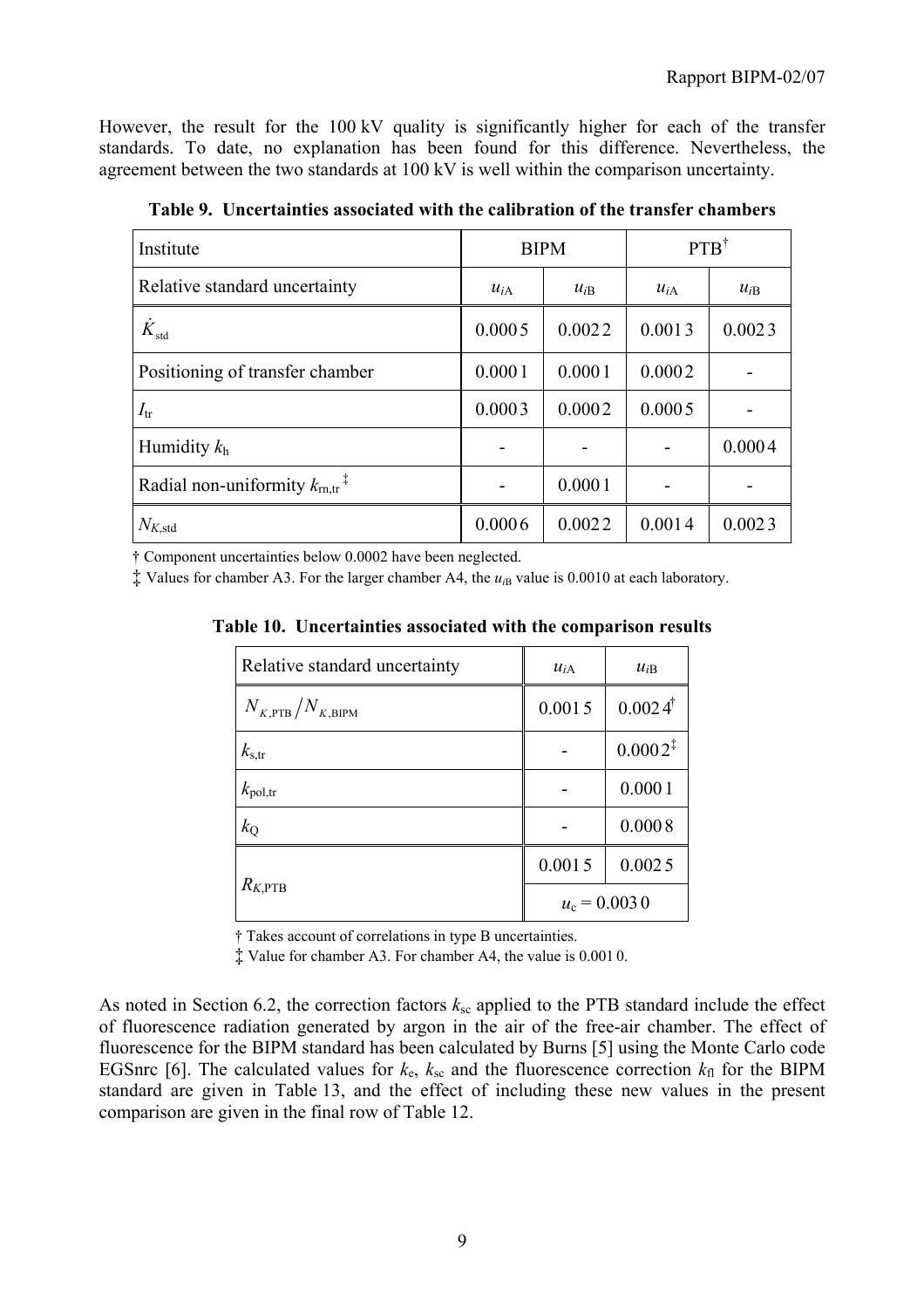| Generating<br>potential / kV                          | 100                | 135    | 180    | 250    |
|-------------------------------------------------------|--------------------|--------|--------|--------|
| Transfer chamber A3                                   |                    |        |        |        |
| $N_{K,\text{PTB}}$ (pre-comp) / Gy $\mu\text{C}^{-1}$ | 7.7664             | 7.8441 | 7.9523 | 8.0670 |
| $N_{K,\text{BIPM}}$ / Gy $\mu\text{C}^{-1}$           | $7.7660^{\dagger}$ | 7.8687 | 7.9742 | 8.0989 |
| $N_{K,PTB}$ (post-comp) / Gy $\mu$ C <sup>-1</sup>    | 7.7678             | 7.8436 | 7.9527 | 8.0658 |
| Transfer chamber A4                                   |                    |        |        |        |
| $N_{K,\text{PTB}}$ (pre-comp) / Gy $\mu\text{C}^{-1}$ | 1.0392             | 1.0335 | 1.0410 | 1.0538 |
| $N_{K,\text{BIPM}}$ / Gy $\mu\text{C}^{-1}$           | 1.0417             | 1.0375 | 1.0455 | 1.0572 |
| $N_{K,PTB}$ (post-comp) / Gy $\mu$ C <sup>-1</sup>    | 1.0401             | 1.0334 | 1.0409 | 1.0531 |

**Table 11. Calibration coefficients for the transfer chambers**

† This calibration was repeated and the BIPM in June 1999, giving the result 7.7633 Gy  $\mu$ C<sup>-1</sup>.

**Table 12. Comparison results**

| Generating<br>potential / kV                        | 100    | 135    | 180    | 250    |
|-----------------------------------------------------|--------|--------|--------|--------|
| $N_{K,\text{PTB}}/N_{K,\text{BIPM}}$ for chamber A3 | 1.0001 | 0.9968 | 0.9973 | 0.9960 |
| $N_{K,\text{PTB}}/N_{K,\text{BIPM}}$ for chamber A4 | 0.9980 | 0.9961 | 0.9957 | 0.9965 |
| $R_{K,\text{PTB}}$                                  | 0.9991 | 0.9965 | 0.9965 | 0.9962 |
| Using Burns [5] for BIPM standard                   | 1.0002 | 0.9984 | 0.9978 | 0.9950 |

# **Table 13. Values for correction factors for BIPM standard calculated by Burns [5]† .**

| Generating<br>potential / kV | 100    | 135    | 180    | 250    |
|------------------------------|--------|--------|--------|--------|
| $k_{\rm e}$                  | 1.0001 | 1.0015 | 1.0048 | 1.0087 |
| $k_{\rm sc}$                 | 0.9952 | 0.9959 | 0.9964 | 0.9974 |
| $k_{\rm fl}$                 | 0.9984 | 0.9992 | 0.9994 | 0.9998 |

† The type A uncertainties associated with the stated values are less than 0.000 1. The type B uncertainties have yet to be evaluated rigorously, but approximate values are:  $0.0004$  for  $k_{\rm sc}$ ,  $0.0004$  for  $k_{\rm fl}$ ,  $0.0006$  for the  $k_e$  value at 250 kV, 0.000 3 for  $k_e$  at 180 kV and 135 kV, and less than 0.000 1 for  $k_e$  at 100 kV.

At a first glance, the results incorporating new values for the correction factors appear to be poorer, showing a trend with radiation quality for the 135 kV, 180 kV and 250 kV qualities which is not present in the results using the existing values for the correction factors. However, in the revised values the result for the 100 kV quality forms part of this progression, rather than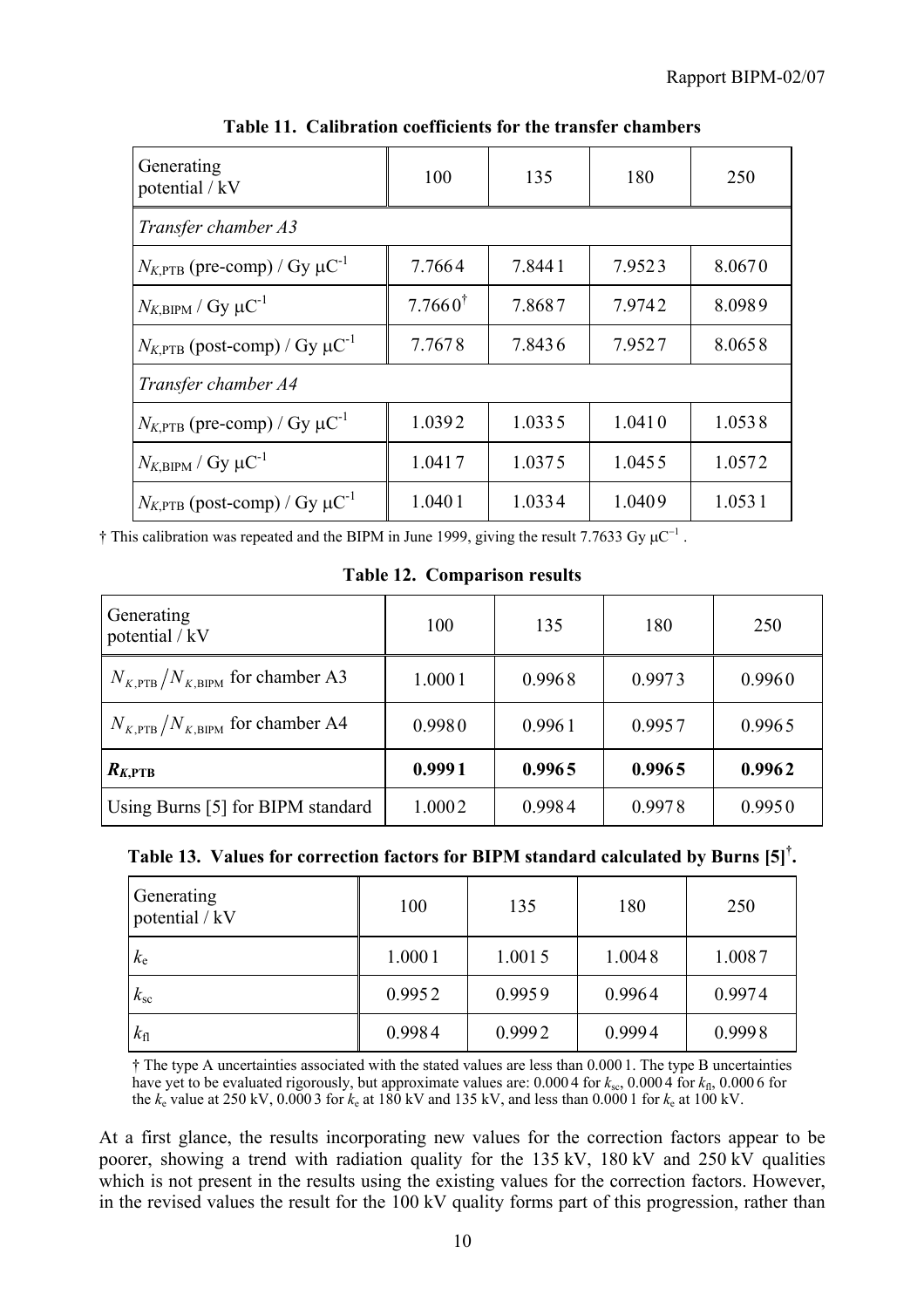standing alone. Furthermore, a similar progression has been seen in a number of other comparisons with the BIPM (see Figure 1) and therefore the trend observed may be attributable to the same underlying cause, which is unknown. It should be noted, however, that the new values for correction factors for the BIPM standard have not yet been adopted and therefore the comparison results stand as those given in bold in Table 12.

A summary of the results of BIPM comparisons of air-kerma standards for medium-energy x-rays, including the present comparison, is presented in Figure 1.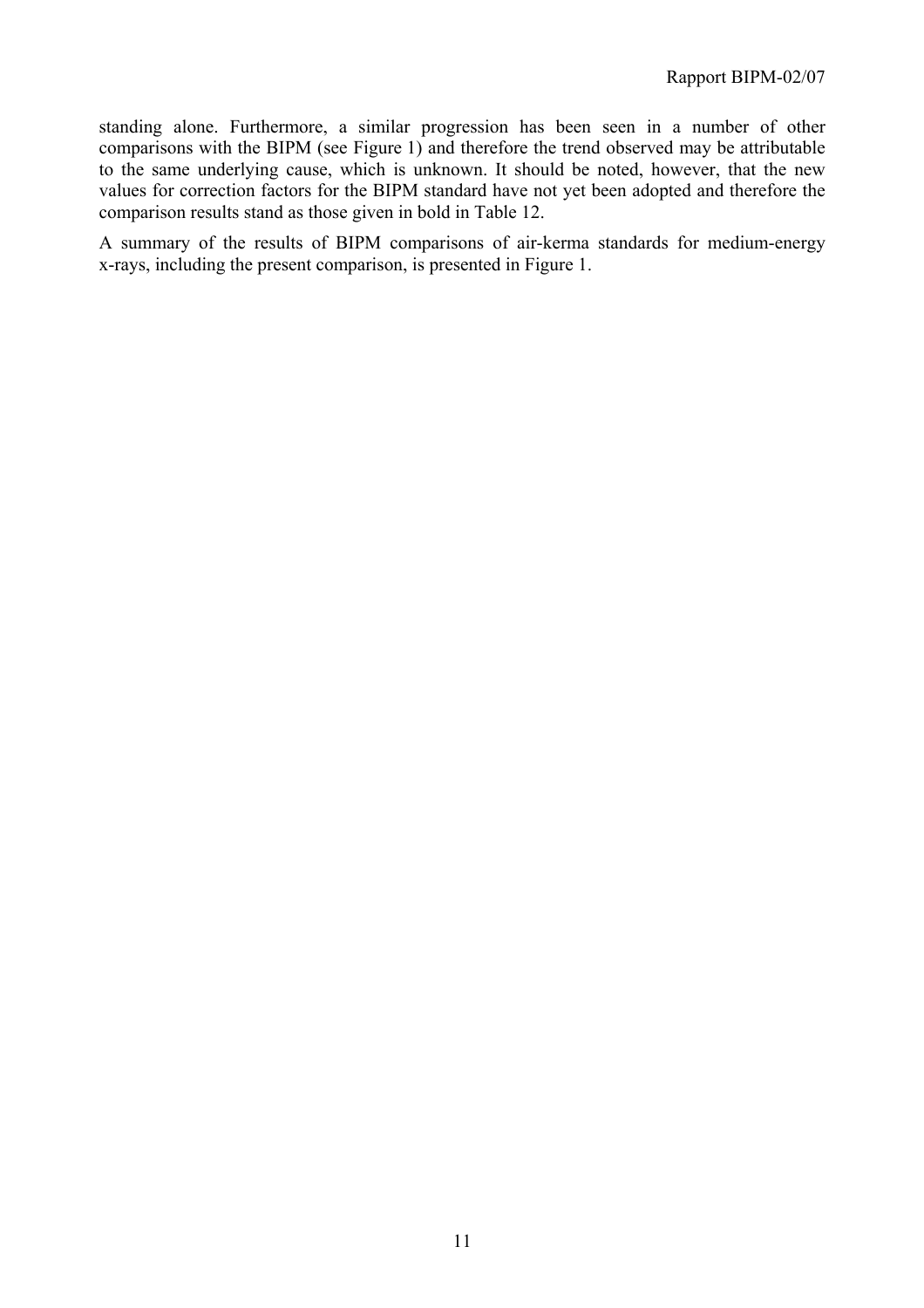

Figure 1. Results of BIPM medium-energy x-ray comparisons, expressed as the ratio  $R_{K>NMI}$ of the air-kerma rate detemined by the standard of the national metrology institute (NMI) to that determined by the BIPM standard. For NMIs that have compared more than once with the BIPM, only the results of the most recent comparison are included.